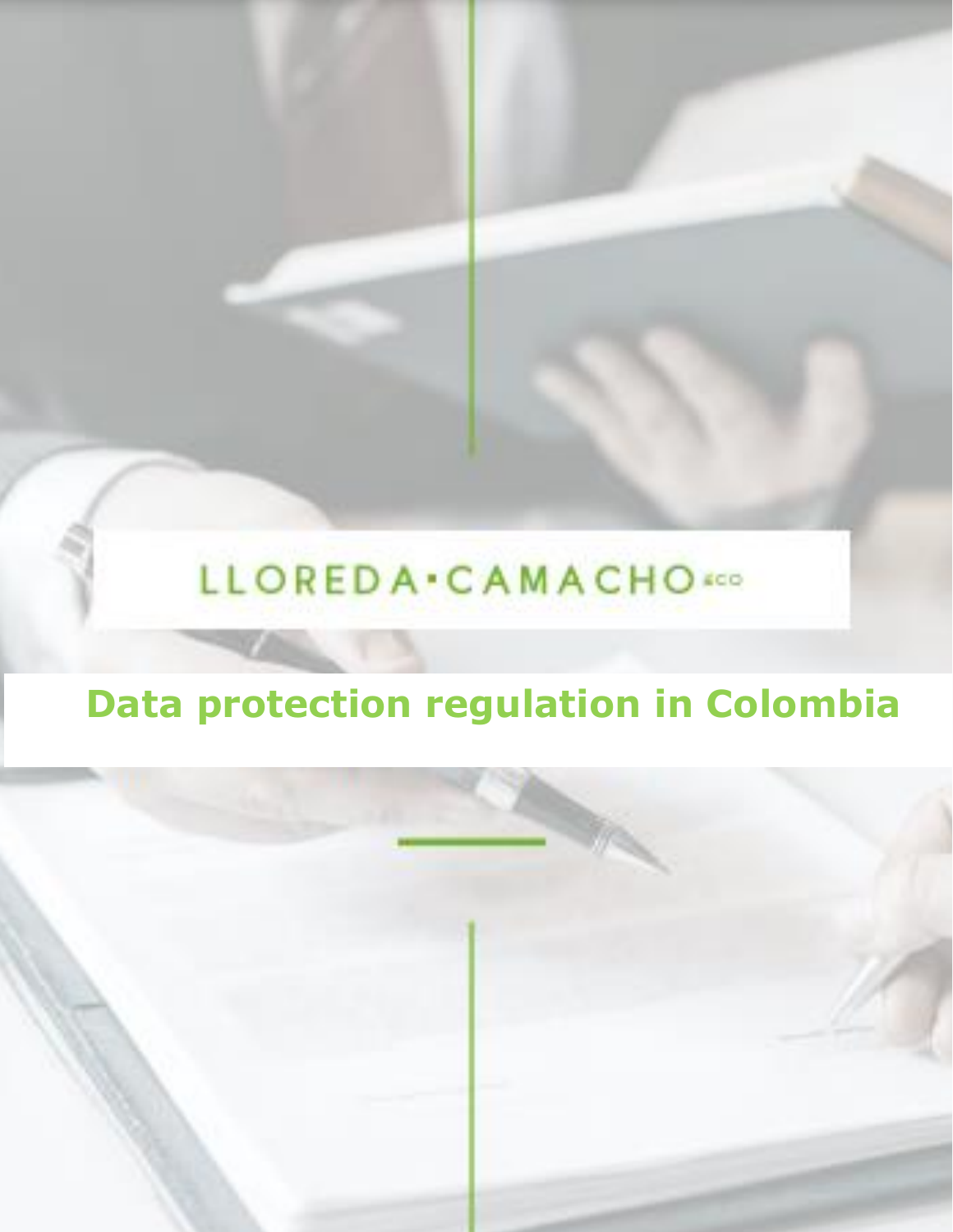## LLOREDA · CAMACHO400

Colombia has implemented general regulations on Personal Data protection since 2012. Before the issuing of Law 1581 of 2012 (the Data Protection Law), the Government had issued a specific regulation on Personal Data protection exclusively applicable to financial data; also, the National Constitution of 1991 includes habeas data as a fundamental right, however that was not enough to effectively protect and ensure the rights of privacy for all citizens.

Since the Data Protection Law was issued, its main goals have been to protect the rights of Data Subjects (individuals whose data is processed) and to ensure them that any company handling their data will comply with all the legal requirements. In this sense it is necessary that companies are aware of their operation regarding data handling in case they want to comply with the regulation.

#### **1. Relevant Aspects**

• Personal data protection is specifically regulated by the Data Protection Law along with its regulatory decrees, Circular 002 of 2015 from the Superintendence of Industry and Commerce ("SIC"), and Title V of the General Circular of the SIC. The regulation establishes a set of minimum requirements for the collection, storage, use and any type of operation to be performed with data ("Data Handling"). This regulation has been in force since 2012.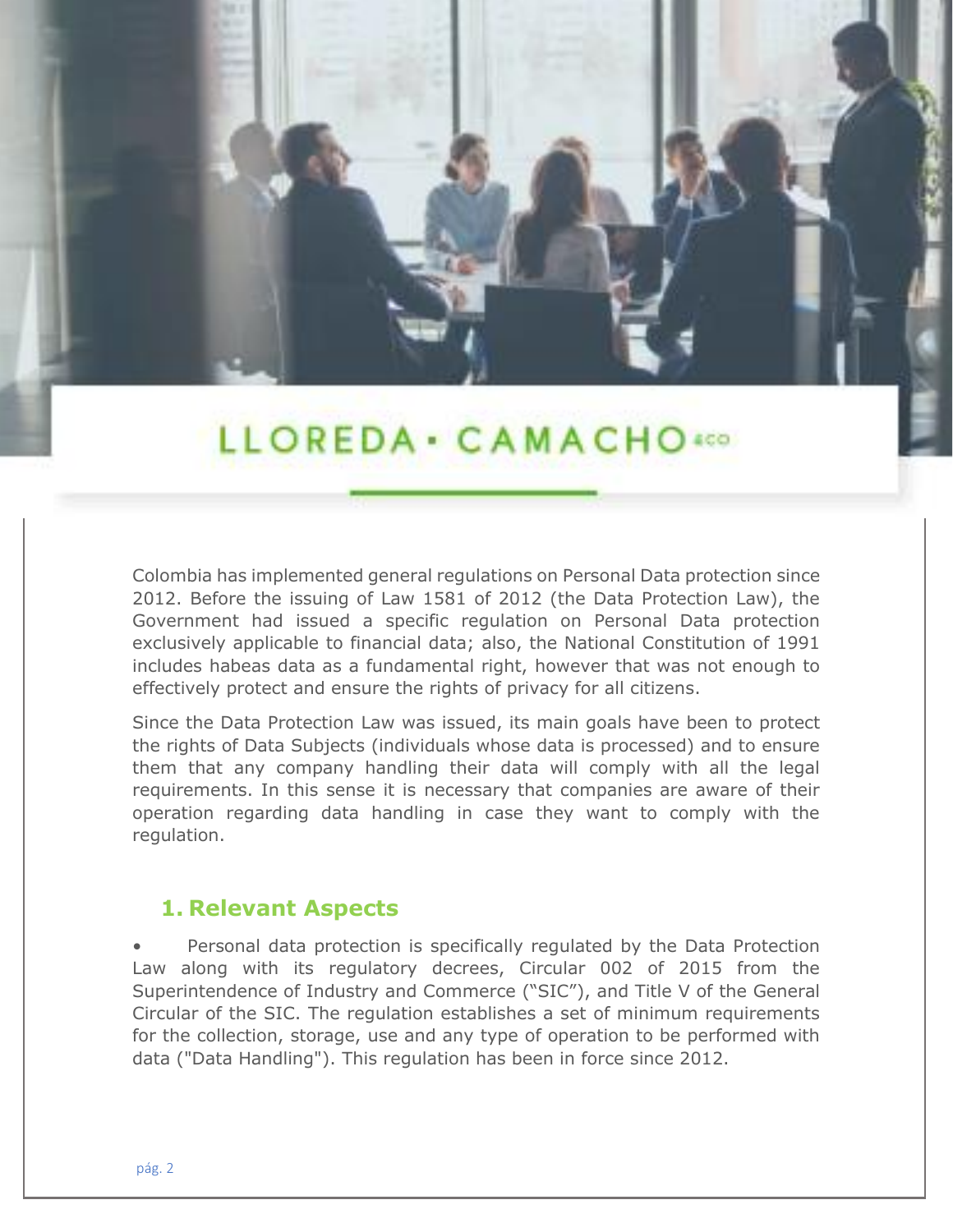• Personal Data is any information that is linked or may be associated with an individual or individuals considered data subjects (the "Data Subject").

• Data Handling may be performed directly by an individual or entity (Data Controller), or by a third party designated by the data controller (Data Processor).

• The Data Protection Law will not be applicable to Personal Data stored in the following databases: a. Personal or domestic. b. Security and national defense, and the prevention, detection, monitoring, and control of money laundering and terrorism financing. c. intelligence and counterintelligence. d. Journalistic information. e. Financial and credit information (Law 1266 of 2008). f. Population censuses (Law 79 of 1993).

The legal justification to handle personal data is based in consent given by the Data Subject. Therefore, any handling of personal data that is performed without explicit consent from the Data Subject would be considered unlawful, except in the cases in which consent is not required.

• Consent to handle Personal Data would not be required only in cases mentioned in article 10 of the Data Protection Law, which are the following:

- o Information required by a public or administrative entity in its normal operation, or by judicial order.
- o Public data.
- o Medical or sanitary emergencies.
- o Data handling specifically authorized by law for historic, scientific, or statistical purposes.
- o Information related with the civil registry.

• A relevant concept is the one of sensitive data. This includes data such as political or religious views, biometric information, health, or clinical information, among others. In order to handle sensitive data a more specific and previous consent must be obtained. For the handling of sensitive data, the data subject must be informed that he/she is not obliged to provide the sensitive data.

• Data Controllers must comply with different obligations, including the following, which are the most relevant: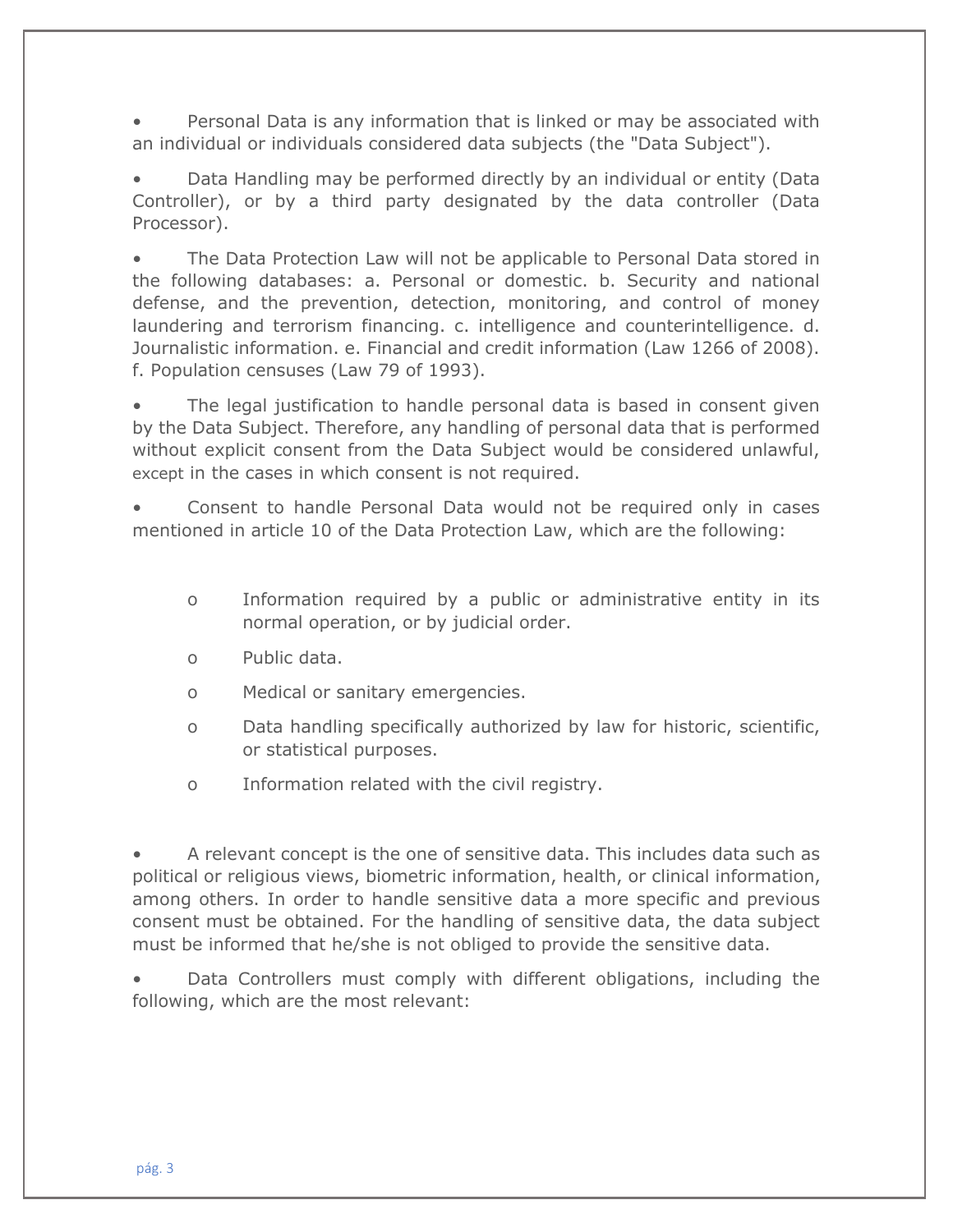o Implement a policy in which all the internal requirements for data processing by the company are established. The privacy policy must include at least the following:

- Name or company name, city of residence, address, email and telephone of the data controller.
- Purpose of the Data Handling.
- Data Subject's rights.
- Person or responsible for the attention of requests, inquiries and complaints to which the Data Subject can direct his/her request in order to exercise his/her rights to know, update, rectify and delete the data and revoke their consent.
- Procedure to inform the Data Subjects about how to exercise their rights.
- Privacy policy's effective date and duration of the database.

o Always obtain in a prior and express manner consent to handle Personal Data. Consent must inform the purpose of the Data Handling and the type of data to be collected, among others. Consent may be obtained orally, by written means or by unequivocal conducts of the data subject; in any case consent must be available for review or access by the data subject at any time.

o The use of the information is limited to the purposes established in the consent given by the Data Subject.

o When obliged, data controllers must perform the registry of data bases within the National Data Base Registry (NDBR).

#### **2. Accountability program**

The Regulatory Decree 1377 of 2013 also dealt with accountability matters, establishing obligations for controllers to guarantee compliance with the Data Protection Regulation.

The regulation establishes that in the data handling, Data Controllers must be able to demonstrate that they have acted in a responsible manner and in compliance with the law. To implement an accountability program companies must consider the following: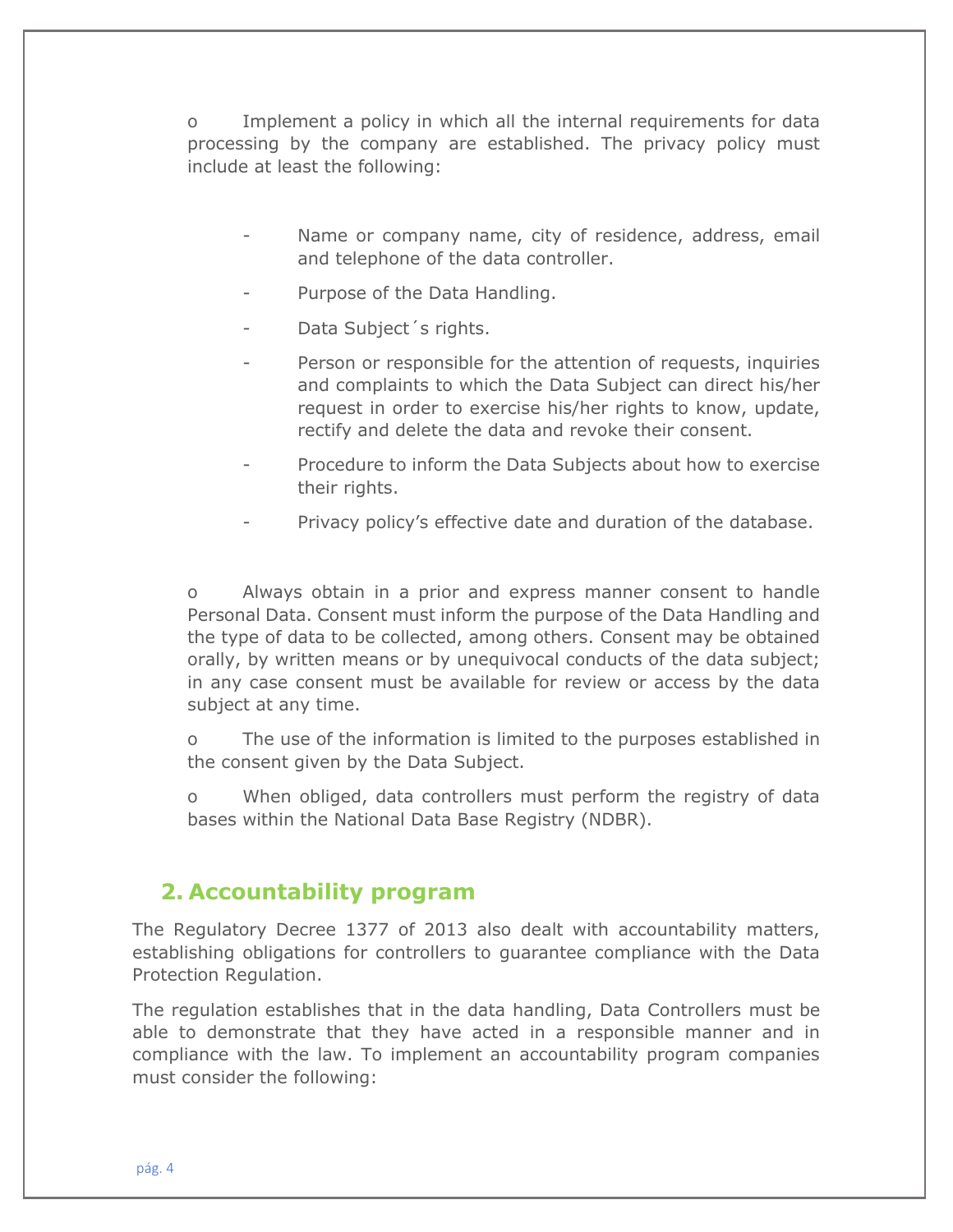- Have effective internal politics on data privacy.
- Implement compliance mechanisms
- Designate an individual or individuals that oversee the data protection matters, for example a Data Privacy Officer (DPO).
- Implement procedures to educate and make people aware of the need to warrant security and confidentiality of data.
- Evaluate risks and be able to mitigate them.
- Constantly review the implementations of matters related with data privacy.
- Implement security measures mentioned above as well as the mechanisms to exercise Data Subjects' rights.

### **3. Obligation to register the data bases that handle Personal Data within the NDBR**

All the data controllers which total assets are of more than approximately USD\$1,037,301.43 for year 2021 must register their data bases within the NDBR. Such registry requires that data controllers register general information of the company´s data bases which include, among others:

- Contact information of the Data Controllers and processors
- Purposes of data handling.
- Types of data registered within a specific data base.
- The number of data subjects.
- Mechanisms to exercise the rights of Data Subjects.
- Source of the Personal Data (identify how data was obtained)
- International or national data transfers or transmissions.
- The security measures applicable to each data base.

New data bases must be registered within the following two (2) months after its creation.

The registry must be updated at least in the following opportunities: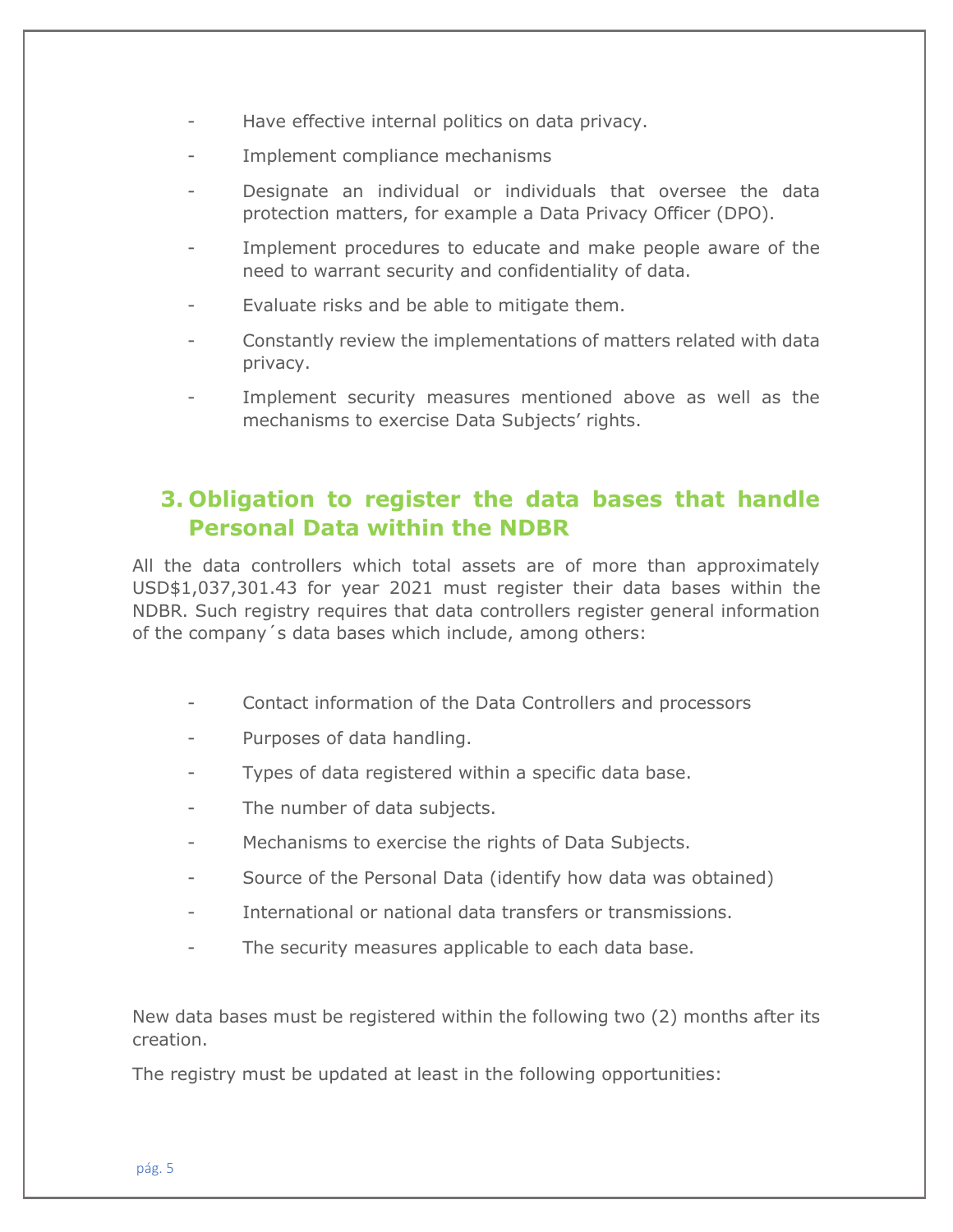- In the first 3 months of every year, between January 2nd and March 31st. At this opportunity, a general update must be performed, and therefore aspects such as the number of registered data subjects must be updated.
- Complaints, queries, or requirements from data subjects must be registered on the first 15 business days of February and on and the first 15 business days of August every year. For 2021 no later than on February 19, 2021 and August 23, 2021. In such cases, the report made in August shall include the complaints, queries or requirements from subjects from the first semester of the year, and complaints, queries, or requirements from data subjects received during the second semester of the year shall be registered in February.
- Any substantial change in the data base (ej. A data transfer, the change of purposes, a new data processor) must be registered in the first 10 business days of the month following the change.
- Security breaches must be reported within 15 business days after the report is known.

The registry shall be performed though the SIC web page and it is relatively easy.

### **4. Criminal offenses related with the violation to Personal Data**

The Colombian Criminal Code contains some criminal offenses related with "Information and Data Protection". In particular Article 269F states: "Violation of Personal Data: Anyone who, without being authorized to do so, to its own benefit or for a third party, obtains, compiles, subtracts, offers, sells, exchanges, sends, buys, intercepts, discloses, modifies or uses personal codes, Personal Data contained in files, archives, databases or similar means, will be held liable for imprisonment for a term of 48 to 96 months and a fine from 100 to 1000 minimum monthly legal wages".

Therefore, in case that there is any breach or leakage of information anyone may file a criminal lawsuit under this article. The criminal offenses will be independent from any investigation that the SIC decides to start due to the breach or leakage.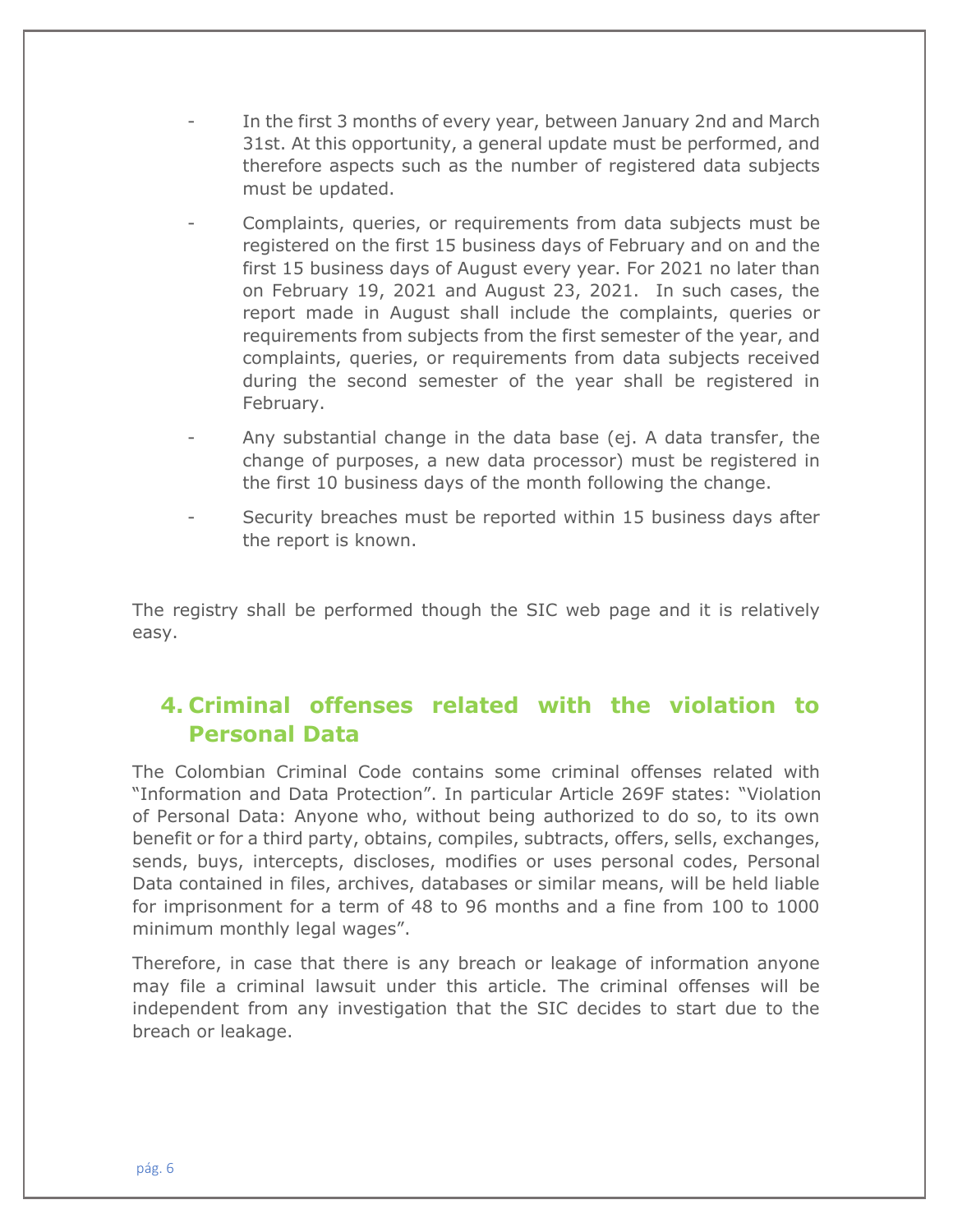#### **5. Sanctions**

The SIC is allowed to initiate administrative investigations against those who breach the provisions of the Data Protection Law and impose penalties of up to 2,000 Minimum Monthly Legal Wages (approx. USD\$519,158 on 2021), and sanctions that include the temporary or permanent closure of the professional or commercial activities of the subject who breached the data protection regime. The penalties may apply individually to the company as well as to its directors and managers.

#### **6. Recent developments**

On December 2020, the SIC issued two new guides for controllers and processors handling personal data. The mentioned guides add up to the already published guides on accountability; marketing on internet; among others, and include recommendations and useful tools to prevent breaches to the Colombian personal data protection rules. The matters addressed were the following:

- 1. Handling of photos as personal data.
- 2. Management of security incidents when handling personal data.

In this regard, it is important to point out that the guides' purpose is to provide general recommendations to strengthen the self-regulation of those who, performing their activities, handle personal data.

Likewise, it should be noted that the guides do not cover all relevant aspects regarding the handling of photos as personal data or the management of security incidents, and therefore it is important that the applicable regulation is reviewed in order to identify the specific requirements for each specific case.

#### **1. Guide on the handling of photos as personal data.**

As per what the guide establishes, it is usual that when using photos, it is ignored that they may contain personal data. In general, it is usual that photos contain personal data, since if they are from a specific individual, they may contain biometric information that enables to identify one or more individuals included in the photography.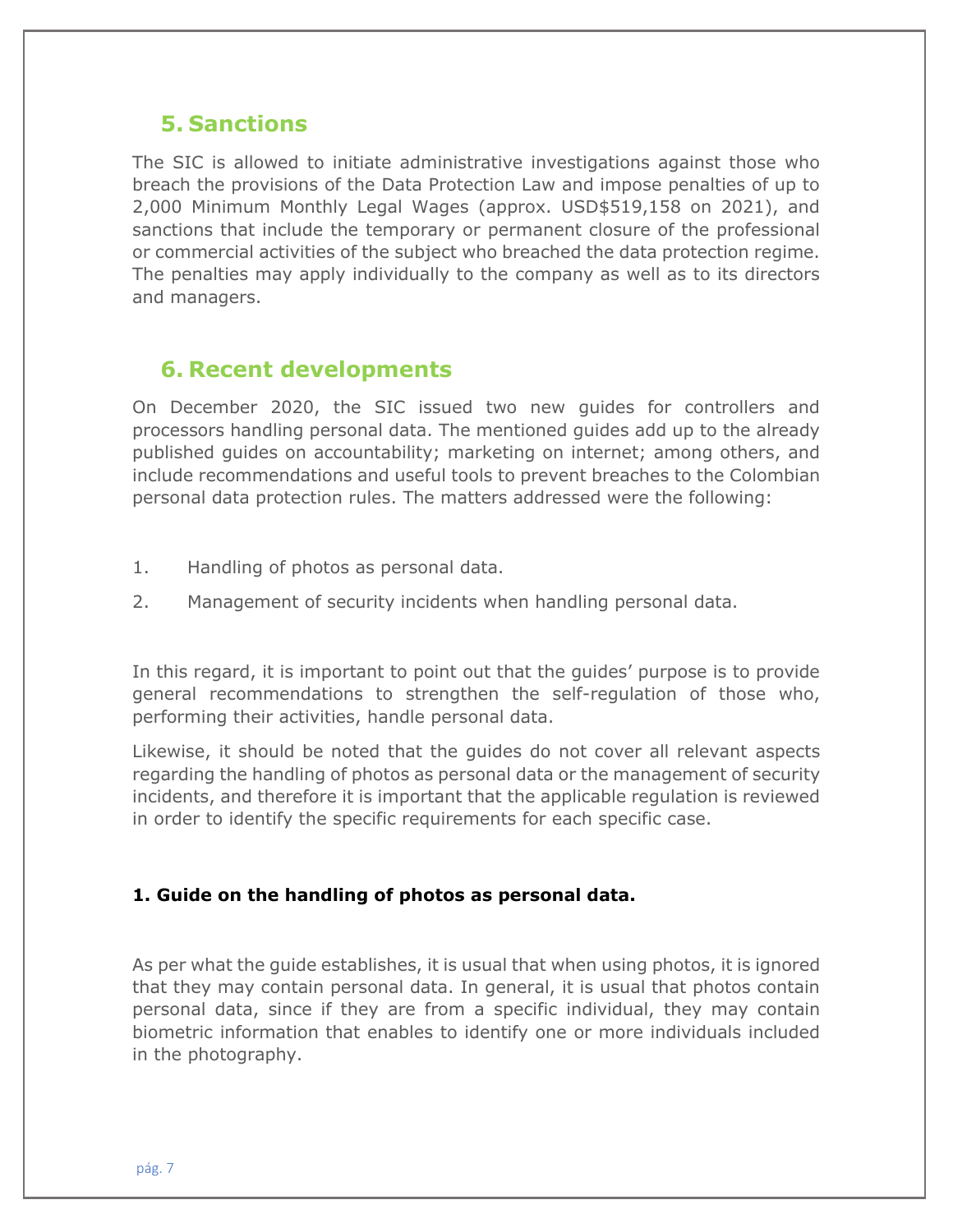To that extent, the SIC compiled some of the most relevant duties regarding the handling of photos as personal data, as follows:

- 1. To obtain prior, express, and informed authorization to take and use photos.
- 2. To verify the legitimate origin of the photos provided by third parties.
- 3. To bear in mind the rules for handling photos of individuals under 18 years of age, especially since those may contain sensitive data or data of a special nature.
- 4. To inform the data subjects about the specific purposes for which the photos will be used.
- 5. To refrain from obtaining photos in a misleading manner and not assume that photos of public access can be freely used.
- 6. To request compliance regarding the data protection regulations from third parties hired to take photos.

Finally, it is important to clarify that despite the fact that the photos may contain personal data and therefore are protected by the said regulation, photos may be also protected from different legal perspectives, such as copyright, antitrust and image rights. The guide also establishes that the handling of photographs in the personal or domestic sphere, and for journalistic and editorial purposes is not forbidden as established in the regulation.

#### **2. Guide for the management of security issues in the personal data handling.**

The SIC also issued a set of practical recommendations to correctly deal with the occurrence and report of security incidents affecting data bases which contain personal data handled by data controllers and data processors.

As per Law 1581 of 2012, the handling of personal data, performed by controllers or processors must be done with the necessary technical, human, and administrative measures to guarantee the security and confidentiality of the information.

Therefore, it is necessary for organizations to be prepared to mitigate the effects or risks that may be generated when such security measures fail. Bearing in mind the above, the guide issued by the SIC provides orientation in relation to the implementation of the following measures: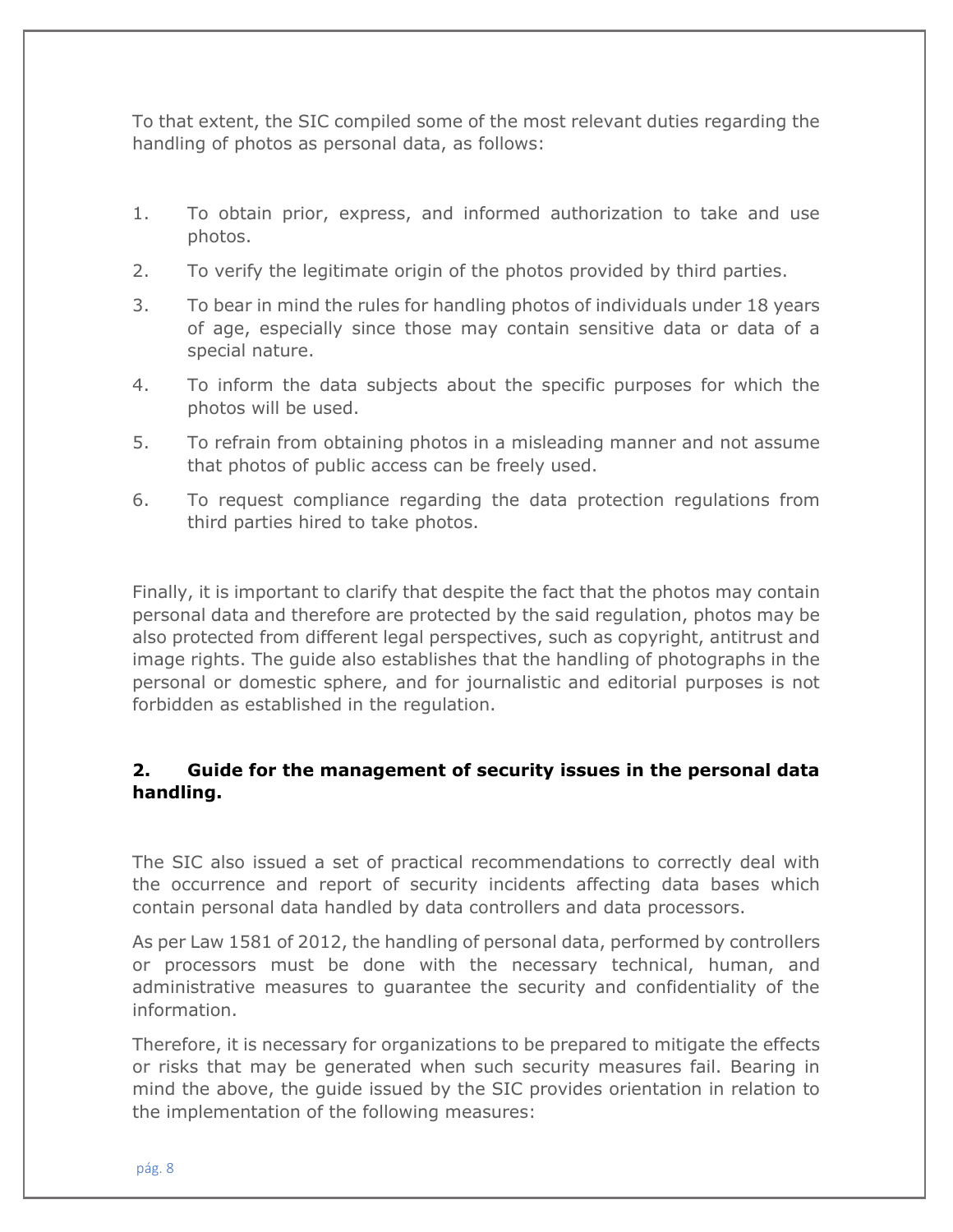- 1. To require data processors to report the occurrence of security incidents.
- 2. To maintain adequately documented all the security incidents.
- 3. To develop a personal data handling program that includes a response protocol in the management of security incidents.
- 4. To implement the necessary steps to deal with possible security incidents.

Also, the guide highlights the need to increase and maintain the confidence of the personal data subjects in the organizations, as a fundamental aspect for the consolidation of any activity that involves the personal data handling.

Finally, both guides reiterate the need to apply the accountability principle in the handling of personal data, and therefore it will be important that the specific guide issued by the SIC on the accountability principle is considered at all times when referring to the handling or personal data.

We look forward to commenting any query regarding the abovementioned matters.